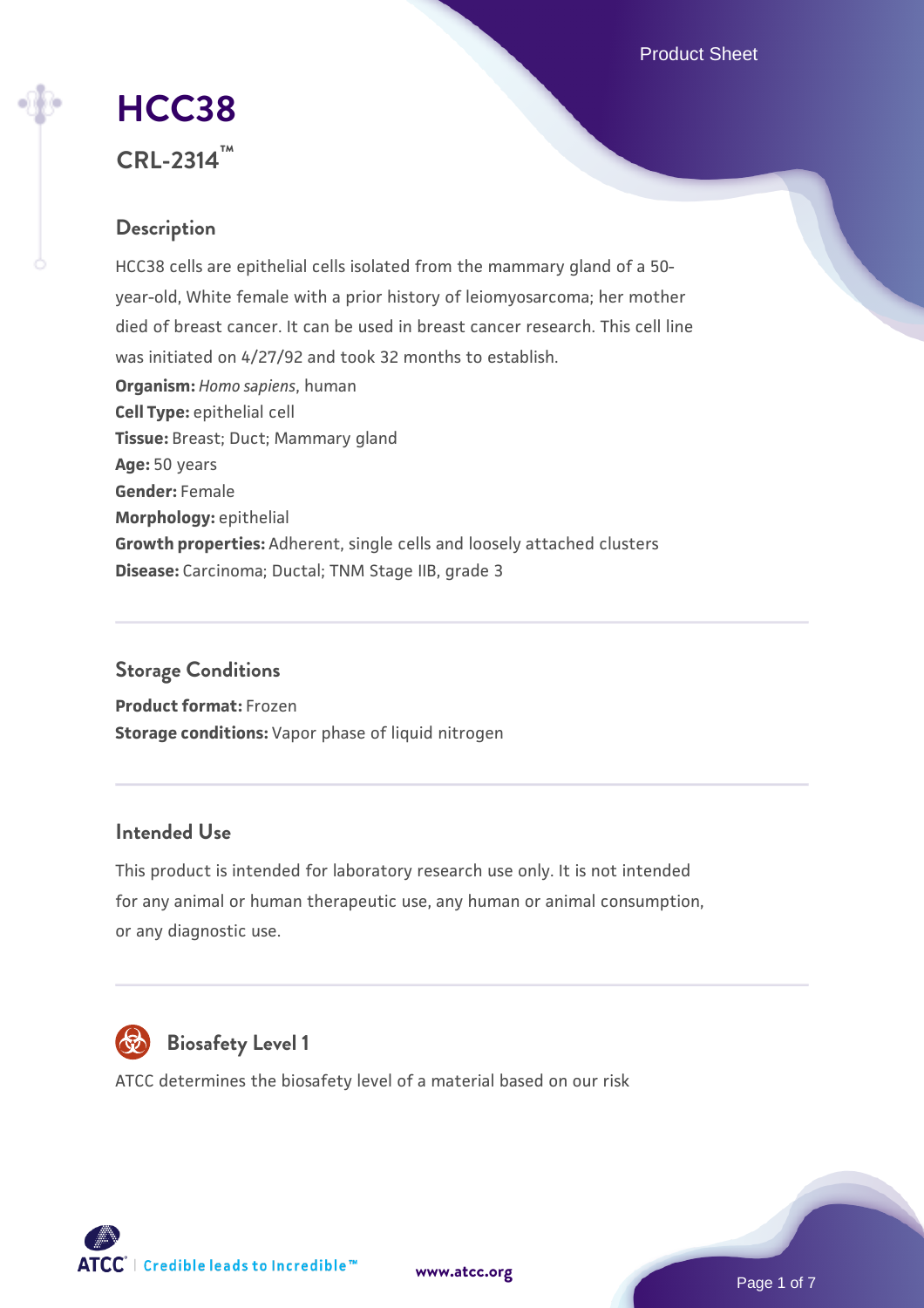assessment as guided by the current edition of *Biosafety in Microbiological and Biomedical Laboratories (BMBL)*, U.S. Department of Health and Human Services. It is your responsibility to understand the hazards associated with the material per your organization's policies and procedures as well as any other applicable regulations as enforced by your local or national agencies.

ATCC highly recommends that appropriate personal protective equipment is always used when handling vials. For cultures that require storage in liquid nitrogen, it is important to note that some vials may leak when submersed in liquid nitrogen and will slowly fill with liquid nitrogen. Upon thawing, the conversion of the liquid nitrogen back to its gas phase may result in the vial exploding or blowing off its cap with dangerous force creating flying debris. Unless necessary, ATCC recommends that these cultures be stored in the vapor phase of liquid nitrogen rather than submersed in liquid nitrogen.

## **Certificate of Analysis**

For batch-specific test results, refer to the applicable certificate of analysis that can be found at www.atcc.org.

## **Growth Conditions**

**Temperature:** 37°C **Atmosphere: 95% Air, 5% CO<sub>2</sub>** 

**Handling Procedures Unpacking and storage instructions:**

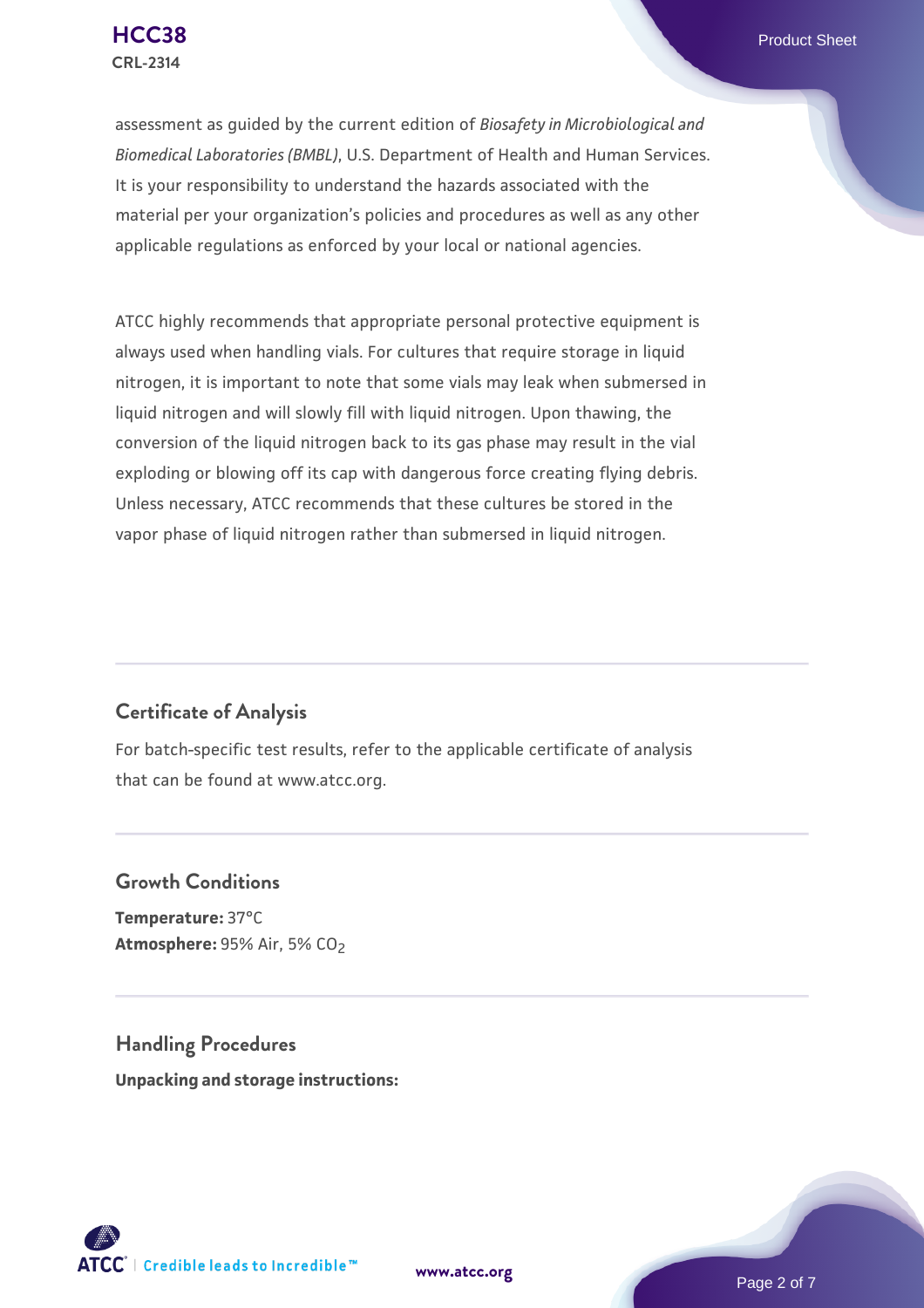- 1. Check all containers for leakage or breakage.
- 2. Remove the frozen cells from the dry ice packaging and immediately place the cells at a temperature below -130°C, preferably in liquid nitrogen vapor, until ready for use.

**Complete medium:** The base medium for this cell line is ATCC-formulated RPMI-1640 Medium, ATCC [30-2001.](https://www.atcc.org/Products/All/30-2001.aspx) To make the complete growth medium, add the following components to the base medium: fetal bovine serum (ATCC [30-2020\)](https://www.atcc.org/Products/All/30-2020.aspx) to a final concentration of 10%.

**Handling Procedure:** To insure the highest level of viability, thaw the vial and initiate the culture as soon as possible upon receipt. If upon arrival, continued storage of the frozen culture is necessary, it should be stored in liquid nitrogen vapor phase and not at -70°C. Storage at -70°C will result in loss of viability.

- 1. Thaw the vial by gentle agitation in a 37°C water bath. To reduce the possibility of contamination, keep the O-ring and cap out of the water. Thawing should be rapid (approximately 2 minutes).
- 2. Remove the vial from the water bath as soon as the contents are thawed, and decontaminate by dipping in or spraying with 70% ethanol. All of the operations from this point on should be carried out under strict aseptic conditions.
- 3. Transfer the vial contents to a 75 cm<sup>2</sup> tissue culture flask and dilute with the recommended complete culture medium (see the specific batch information for the recommended dilution ratio). It is important to avoid excessive alkalinity of the medium during recovery of the cells. It is suggested that, prior to the addition of the vial contents, the culture vessel containing the complete growth medium be placed into the incubator for at least 15 minutes to allow the medium to reach its normal pH (7.0 to 7.6).
- 4. Incubate the culture at 37°C in a suitable incubator. A 5% CO<sub>2</sub> in air atmosphere is recommended if using the medium described on this product sheet.

**Note:** If it is desired that the cryoprotective agent be removed immediately, or that a more concentrated cell suspension be obtained, centrifuge the cell suspension at approximately 125 x g for 5 to 10 minutes. Discard the supernatant and resuspend the cells with fresh growth medium at the dilution ratio recommended in the specific batch information.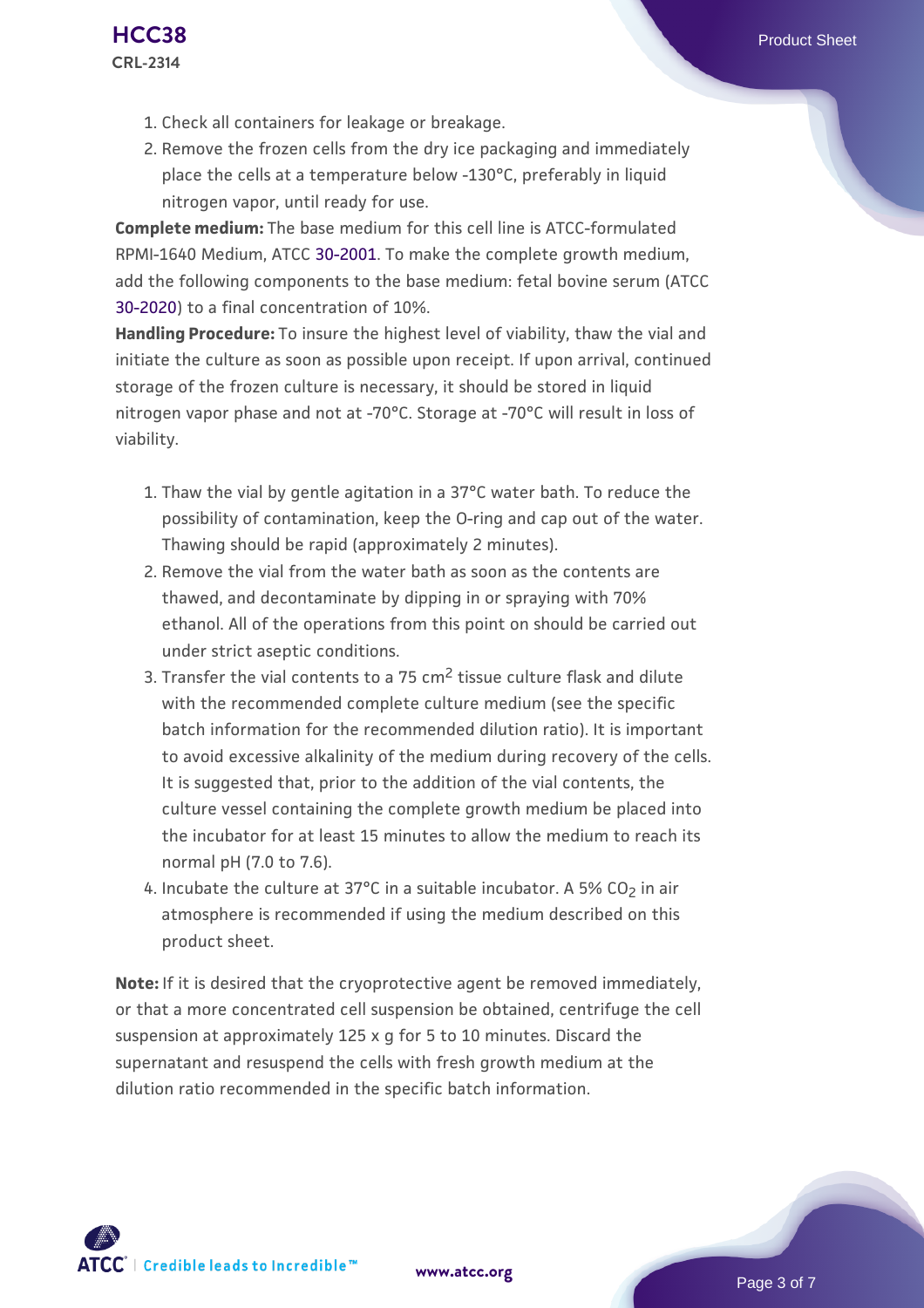- 1. Remove and discard culture medium.
- 2. Briefly rinse the cell layer with 0.25% (w/v) Trypsin-0.53 mM EDTA solution to remove all traces of serum that contains trypsin inhibitor.
- 3. Add 2.0 to 3.0 mL of Trypsin-EDTA solution to flask and observe cells under an inverted microscope until cell layer is dispersed (usually within 5 to 15 minutes).

**Note**: To avoid clumping do not agitate the cells by hitting or shaking the flask while waiting for the cells to detach. Cells that are difficult to detach may be placed at 37°C to facilitate dispersal.

- Add 6.0 to 8.0 mL of complete growth medium and aspirate cells by 4. gently pipetting.
- 5. Add appropriate aliquots of the cell suspension to new culture vessels.
- 6. Incubate cultures at 37°C

#### **Subculture Ratio:** 1:2 to 1:4

#### **Medium Renewal:** Every 2 to 3 days.

**Note**: For more information on enzymatic dissociation and subculturing of cell lines consult Chapter 10 in **Culture of Animal Cells, a manual of Basic Technique** by R. Ian Freshney, 3rd edition, published by Alan R. Liss, N.Y., 1994. **Reagents for cryopreservation:** Complete growth medium supplemented with 5% (v/v) DMSO (ATCC 4-X)

## **Material Citation**

If use of this material results in a scientific publication, please cite the material in the following manner: HCC38 (ATCC CRL-2314)

## **References**

References and other information relating to this material are available at www.atcc.org.

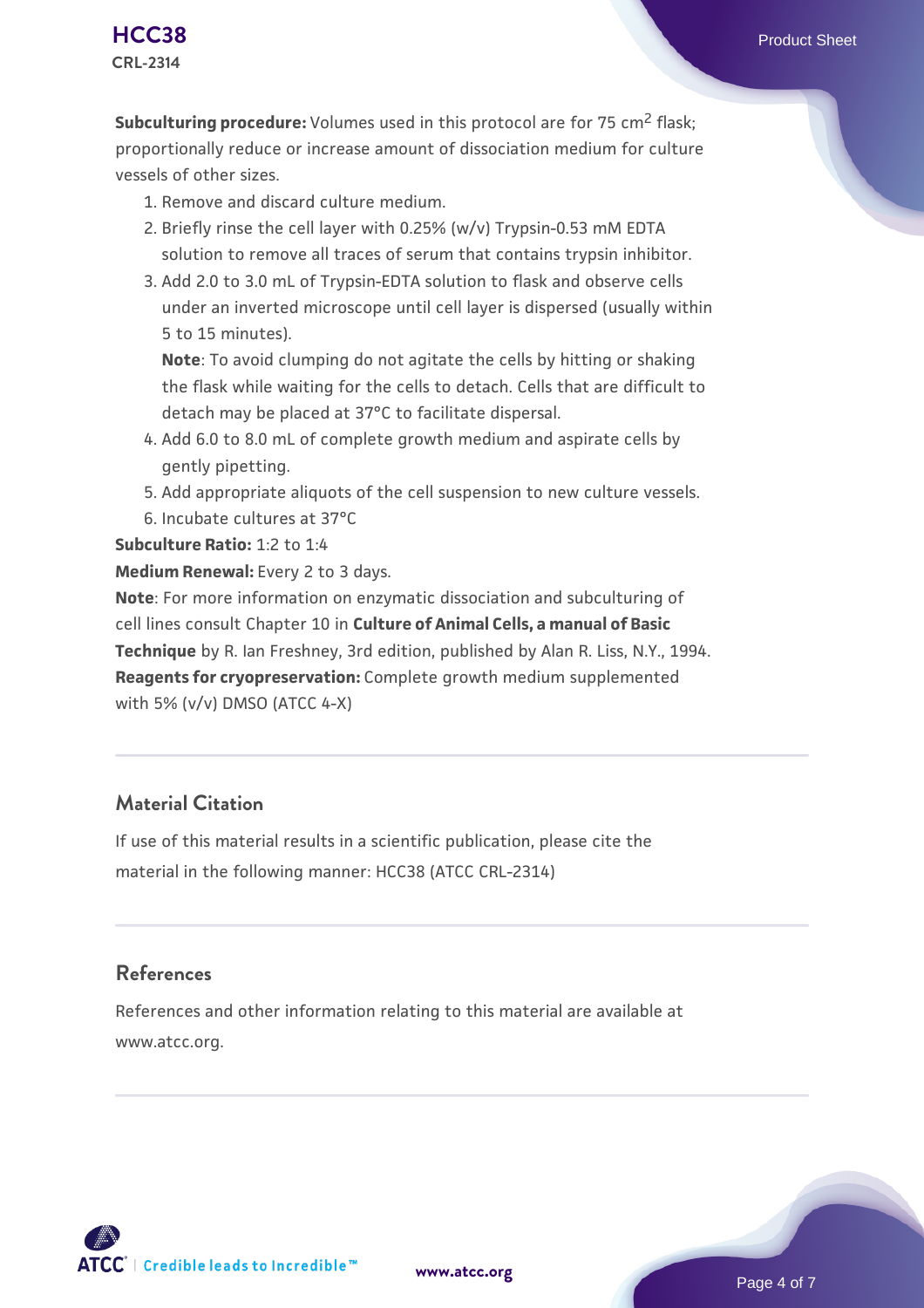## **Warranty**

The product is provided 'AS IS' and the viability of ATCC® products is warranted for 30 days from the date of shipment, provided that the customer has stored and handled the product according to the information included on the product information sheet, website, and Certificate of Analysis. For living cultures, ATCC lists the media formulation and reagents that have been found to be effective for the product. While other unspecified media and reagents may also produce satisfactory results, a change in the ATCC and/or depositor-recommended protocols may affect the recovery, growth, and/or function of the product. If an alternative medium formulation or reagent is used, the ATCC warranty for viability is no longer valid. Except as expressly set forth herein, no other warranties of any kind are provided, express or implied, including, but not limited to, any implied warranties of merchantability, fitness for a particular purpose, manufacture according to cGMP standards, typicality, safety, accuracy, and/or noninfringement.

## **Disclaimers**

This product is intended for laboratory research use only. It is not intended for any animal or human therapeutic use, any human or animal consumption, or any diagnostic use. Any proposed commercial use is prohibited without a license from ATCC.

While ATCC uses reasonable efforts to include accurate and up-to-date information on this product sheet, ATCC makes no warranties or representations as to its accuracy. Citations from scientific literature and patents are provided for informational purposes only. ATCC does not warrant that such information has been confirmed to be accurate or complete and the customer bears the sole responsibility of confirming the accuracy and completeness of any such information.

This product is sent on the condition that the customer is responsible for and assumes all risk and responsibility in connection with the receipt, handling,

**[www.atcc.org](http://www.atcc.org)**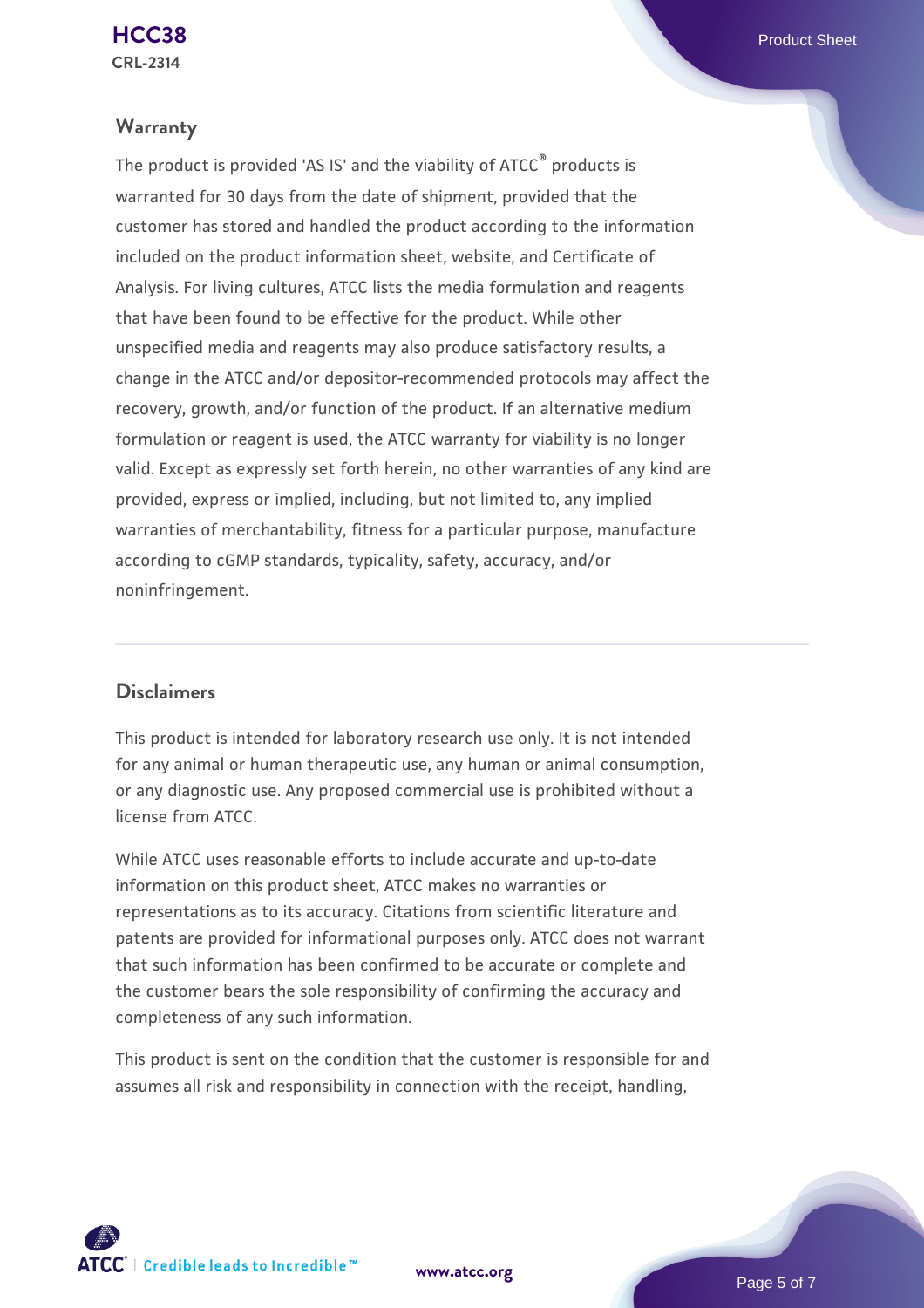storage, disposal, and use of the ATCC product including without limitation taking all appropriate safety and handling precautions to minimize health or environmental risk. As a condition of receiving the material, the customer agrees that any activity undertaken with the ATCC product and any progeny or modifications will be conducted in compliance with all applicable laws, regulations, and guidelines. This product is provided 'AS IS' with no representations or warranties whatsoever except as expressly set forth herein and in no event shall ATCC, its parents, subsidiaries, directors, officers, agents, employees, assigns, successors, and affiliates be liable for indirect, special, incidental, or consequential damages of any kind in connection with or arising out of the customer's use of the product. While reasonable effort is made to ensure authenticity and reliability of materials on deposit, ATCC is not liable for damages arising from the misidentification or misrepresentation of such materials.

Please see the material transfer agreement (MTA) for further details regarding the use of this product. The MTA is available at www.atcc.org.

## **Copyright and Trademark Information**

© ATCC 2021. All rights reserved.

ATCC is a registered trademark of the American Type Culture Collection.

## **Revision**

This information on this document was last updated on 2022-03-13

## **Contact Information**

ATCC 10801 University Boulevard Manassas, VA 20110-2209 USA